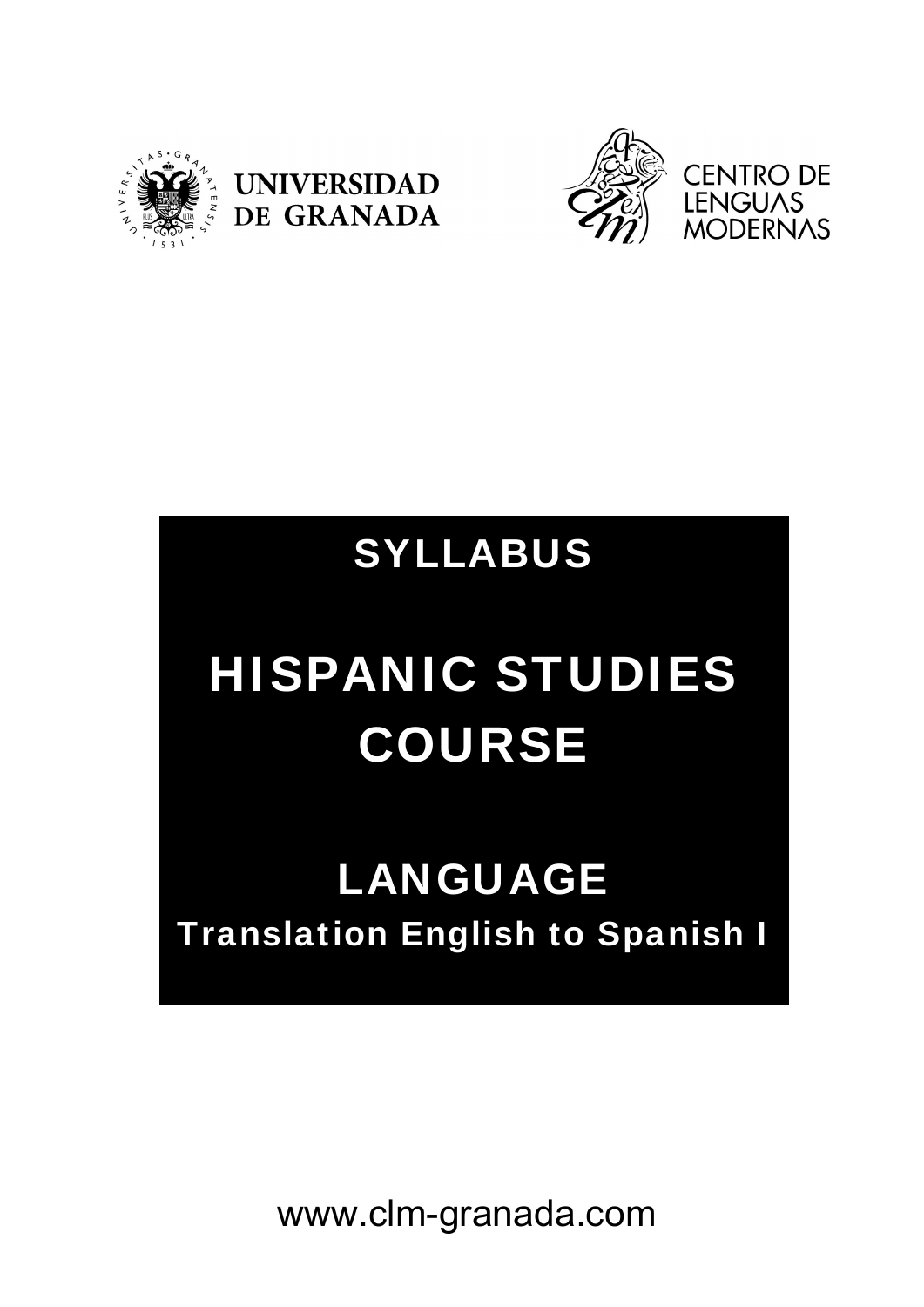# **TRANSLATION ENGLISH TO SPANISH I**

#### **General Description**

 **Translation I: General Themes** deals with the new approaches to language learning that view the activities of translation and interpreting as a tool for the development of communicative ability and mediation skills. Therefore, during this course the students will carry out written and oral tasks to transmit a particular piece of information to speakers and students of Spanish who are not fluent in the English language. The informative content and the type of texts on the course will be related to different, real situations of communication, attempting to include different registers of the language, textual typologies and a balance between oral and written expression, always within the areas of information of a general type.

On the other hand, this context of translation will serve to cover a second objective: students will develop the skills for the translation process by means of the analysis and practice of aspects relative to the use of documentation, translation strategies, the tools and recourses for the translator, pragmatic and textual considerations, among others.

# **Content**

# **UNIT I: INTRODUCTION.**

-General considerations on the process of translation/mediation.

-Familiarization with the correction system of translations.

-Consolidation of tools and strategies of reverse translation.

# **UNIT II: EVERYDAY SITUATIONS**

**Setting of linguistic mediation:** 

Provide the use of certain services with general information in English for Spanish speakers. **Contents:** 

-Information of a general type and specific terminology for selected situations.

-Translation strategies: paraphrase, selection and adaptation of the relevant information.

-Linguistic content: making questions, interrogative pronouns, *hay/está/es*, locate in time and space, express quantities.

# **UNIT III: SPECIALIZED INFORMATION IN INFORMATIVE TEXTS.**

#### **Setting of linguistic mediation:**

Prepare a report in Spanish about Andalusia and Granada for a future group of advanced level foreign students.

# **Contents:**

-Tourist, geographic and cultural information.

-Translation strategies: textual adaptations, documentation tasks, use of monolingual dictionaries, modulation, handling of cultural references (equivalence, adaptation, explicitation, etc.), use of equivalent texts.

-Linguistic content: descriptive language, order of adjectives in Spanish.

# **UNIT IV: JOURNALISM INFORMATION**

**Setting of linguistic mediation:** 

Prepare a news piece for the Centro de Lenguas Modernas magazine, using news published in English.

# **Contents:**

-General subjects of current affairs from Spanish-speaking countries.

-Social, political and institutional references.

-Questions of linguistic register.

-Translation strategies: documentation tasks, use of parallel and equivalent texts.

-Linguistic content: selection of verbal mode (Indicative/Subjunctive) in indirect style, speech verbs, direct style punctuation, the periphrastic passive.

# **UNIT V: CREATIVE TEXTS**

#### **Setting of linguistic mediation:**

Translate information from audiovisual material for Spanish speakers. **Contents:**